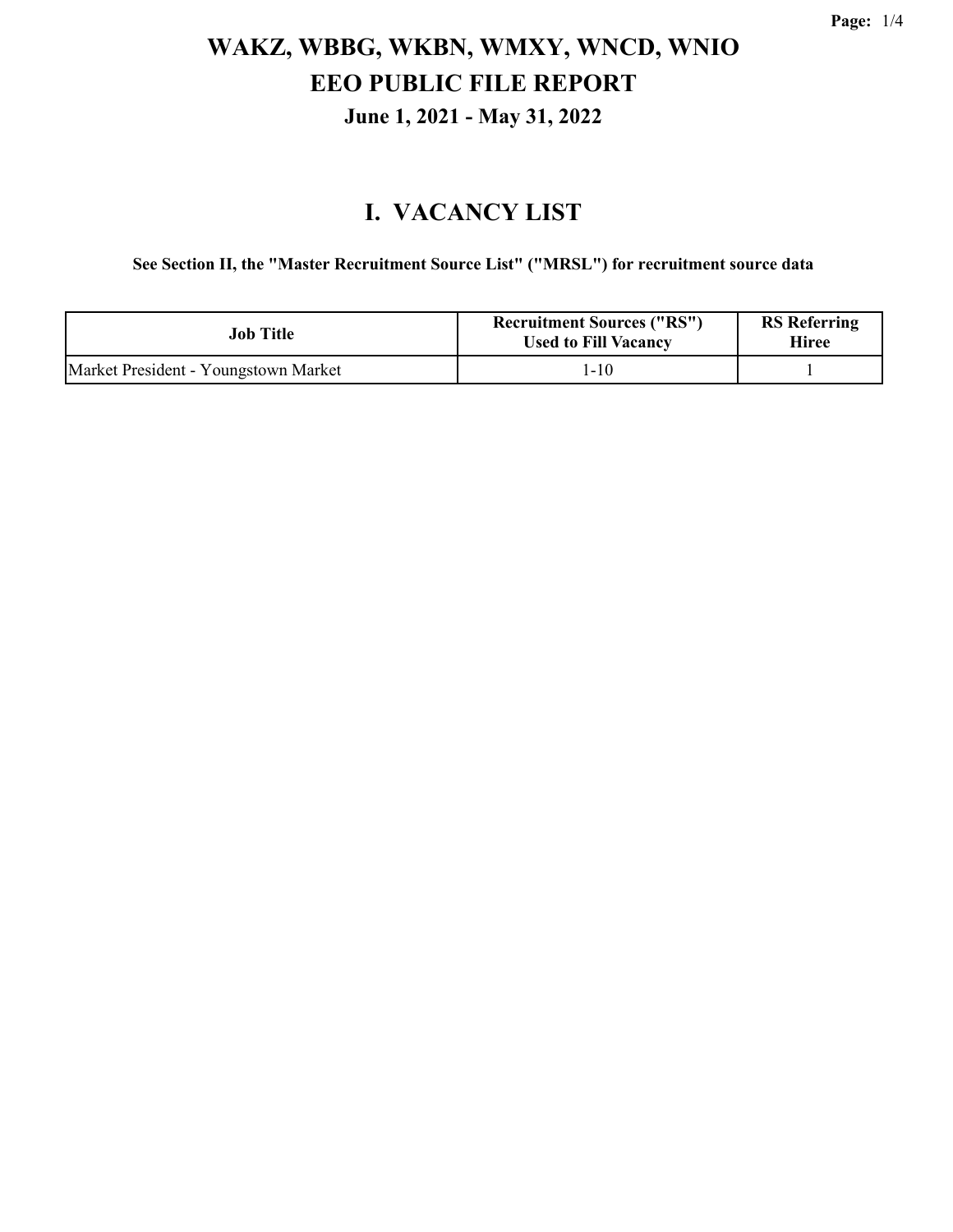### **II. MASTER RECRUITMENT SOURCE LIST ("MRSL")**

| <b>RS</b><br><b>Number</b> | <b>RS</b> Information                                                                                                                                                                                         | <b>Source Entitled</b><br>to Vacancy<br><b>Notification?</b><br>(Yes/No) | <b>No. of Interviewees</b><br><b>Referred by RS</b><br>Over<br><b>Reporting Period</b> |
|----------------------------|---------------------------------------------------------------------------------------------------------------------------------------------------------------------------------------------------------------|--------------------------------------------------------------------------|----------------------------------------------------------------------------------------|
| $\mathbf{1}$               | Employment Agency - Not directly contacted by SEU                                                                                                                                                             | $\mathbf N$                                                              | 3                                                                                      |
| $\overline{2}$             | iHeartMedia.dejobs.org<br>20880 Stone Oak Pkwy<br>San Antonio, Texas 78258<br>Phone: 210-253-5126<br>Url: http://www.iheartmedia.dejobs.org<br><b>Talent Acquisition Coordinator</b><br><b>Manual Posting</b> | N                                                                        | $\boldsymbol{0}$                                                                       |
| 3                          | iHeartMediaCareers.com<br>20880 Stone Oak Pkwy<br>San Antonio, Texas 78258<br>Phone: 210-253-5126<br>Url: http://www.iheartmediacareers.com<br><b>Talent Acquisition Coordinator</b><br><b>Manual Posting</b> | N                                                                        | $\boldsymbol{0}$                                                                       |
| 4                          | Kent State University<br>261 Michael Swartz Ctr<br>Kent, Ohio 44242<br>Phone: 330-672-2360<br>Email: rpijor@kent.edu<br>Robin Pijor                                                                           | N                                                                        | $\boldsymbol{0}$                                                                       |
| 5                          | Ohio Center for Broadcasting Cleveland Campus<br>9885 Rockside Road, Suite 160<br>Valley View, Ohio 44125<br>Phone: 216-503-5900<br>Email: jhardy@beonair.com<br>Janice Hannah-Hardy                          | Y                                                                        | $\boldsymbol{0}$                                                                       |
| 6                          | Penn State University<br>147 Shenango Avenue<br>Sharon, Pennsylvania 16146<br>Email: interviewing@psu.edu<br><b>Career Services</b>                                                                           | N                                                                        | $\boldsymbol{0}$                                                                       |
| 7                          | Westminster College<br><b>Career Placement Dept</b><br>New Wilmington, Pennsylvania 16175<br>Phone: 724-946-7339<br>Email: houghja@westminster.edu<br>Jennifer Hough                                          | $\mathbf N$                                                              | $\boldsymbol{0}$                                                                       |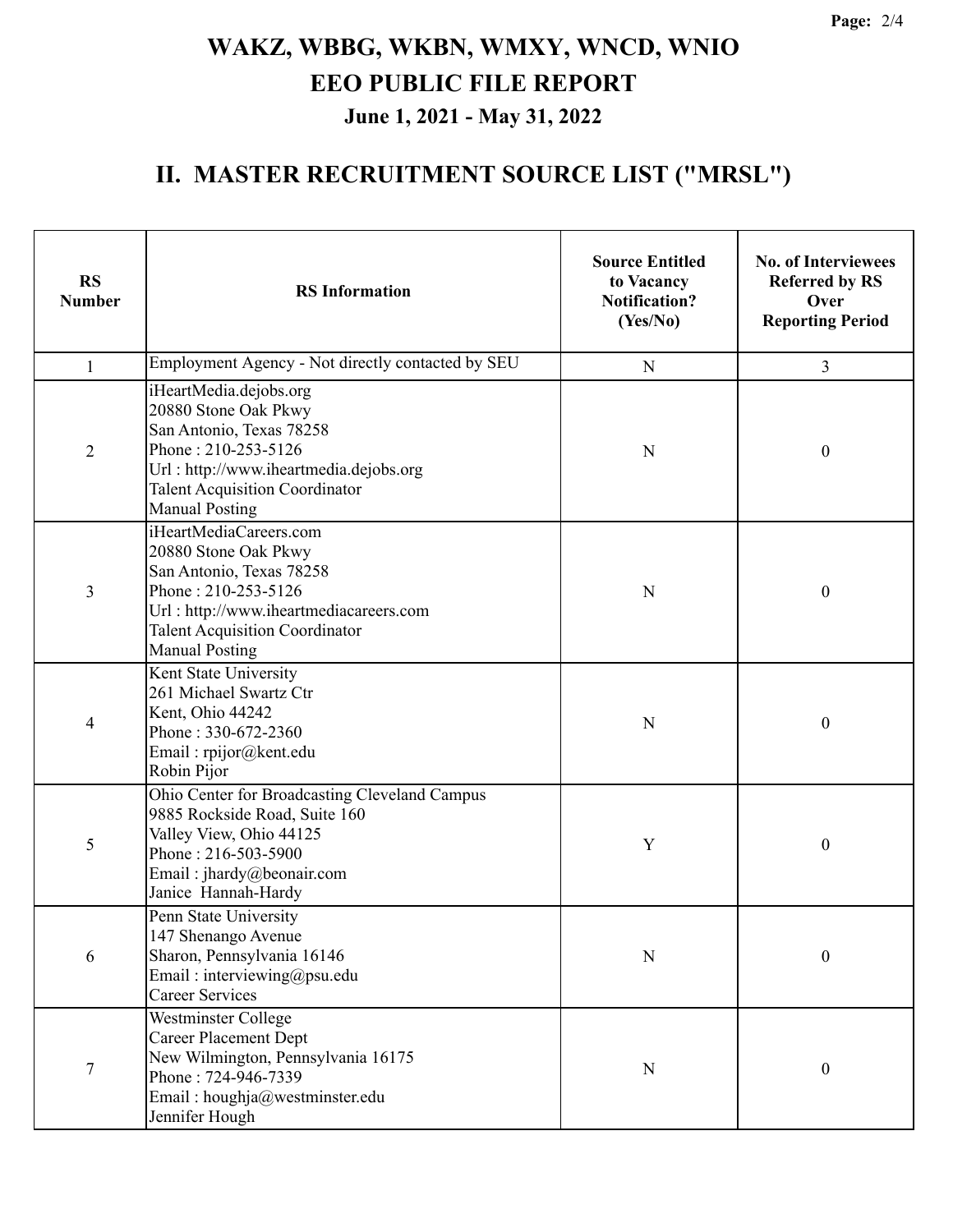### **II. MASTER RECRUITMENT SOURCE LIST ("MRSL")**

| <b>RS</b><br><b>Number</b> | <b>RS</b> Information                                                                                                                                                                                        | <b>Source Entitled</b><br>to Vacancy<br><b>Notification?</b><br>(Yes/No) | <b>No. of Interviewees</b><br><b>Referred by RS</b><br>Over<br><b>Reporting Period</b> |
|----------------------------|--------------------------------------------------------------------------------------------------------------------------------------------------------------------------------------------------------------|--------------------------------------------------------------------------|----------------------------------------------------------------------------------------|
| 8                          | www.mediagignow.com<br>300 South Riverside Plaza Suite 800<br>Chicago, Illinois 60606<br>Phone: 336-553-0620<br>Url: http://www.mediagignow.com<br>Email: customerservice@mediagignow.com<br>MediaGigNow.com | N                                                                        | $\theta$                                                                               |
| 9                          | Youngstown State University<br>1 University Plaza<br>Youngstown, Ohio 44555<br>Phone: 330-742-3515<br>Email: careerservices@ysu.edu<br>Kris Gregory                                                          | N                                                                        | $\theta$                                                                               |
| 10                         | ZipRecruiter - Not directly contacted by SEU                                                                                                                                                                 | N                                                                        |                                                                                        |
|                            |                                                                                                                                                                                                              |                                                                          |                                                                                        |